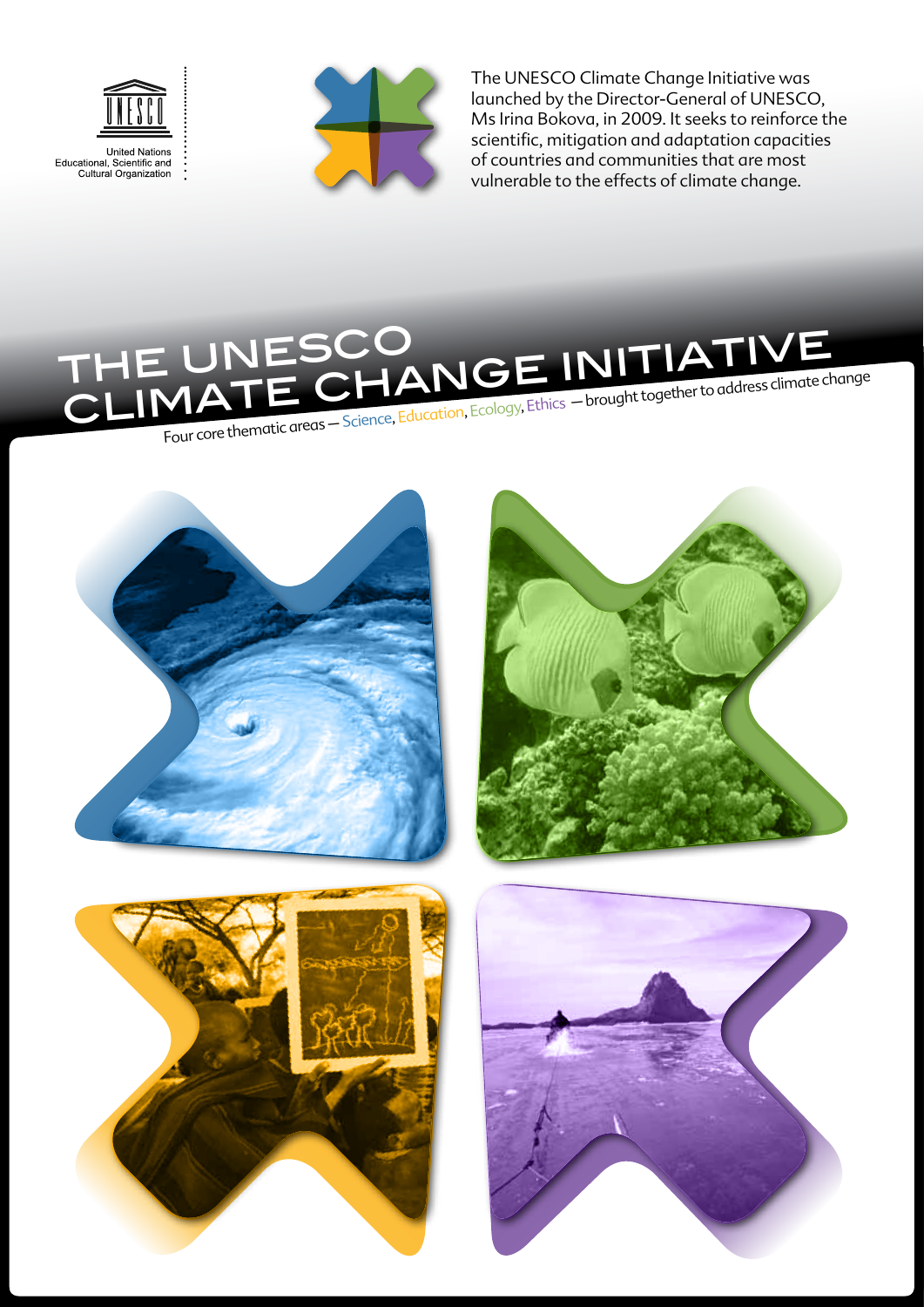## Climate Science and Knowledge

### Science-based UNESCO Climate Change Adaptation Forum

*1* The objective of the Forum is to inform public and private sector stakeholders (national policy-makers, vulnerable communities and women, the local media, social, cultural and scientific networks and local, regional and international scientific organizations) in agriculture, fisheries (including aquaculture), forestry, alternative energy, fresh water, oceanography, environmental sciences, and coastal services of the longer-term climate projections and their potential impacts, as well as strengthen capacity for appropriate response strategies.

### Climate Change Education for Sustainable Development Programme

*2* This programme uses innovative educational approaches to help a broad audience (with particular focus on youth), understand, address, mitigate, and adapt to the impacts of climate change, encourage the changes in attitudes and behaviours needed to put our world on a more sustainable development path, and build a new generation of climate change-aware citizens.

Climate Change Education in the Overall Context of Education for Sustainable Development

u

 $\boldsymbol{\Pi}$ 

t

 $\overline{\mathbf{z}}$ 

<sup>n</sup>esc<sup>o</sup> <sup>c</sup>l<sup>i</sup>mat<sup>e</sup>

 $k_{\text{L}IN}$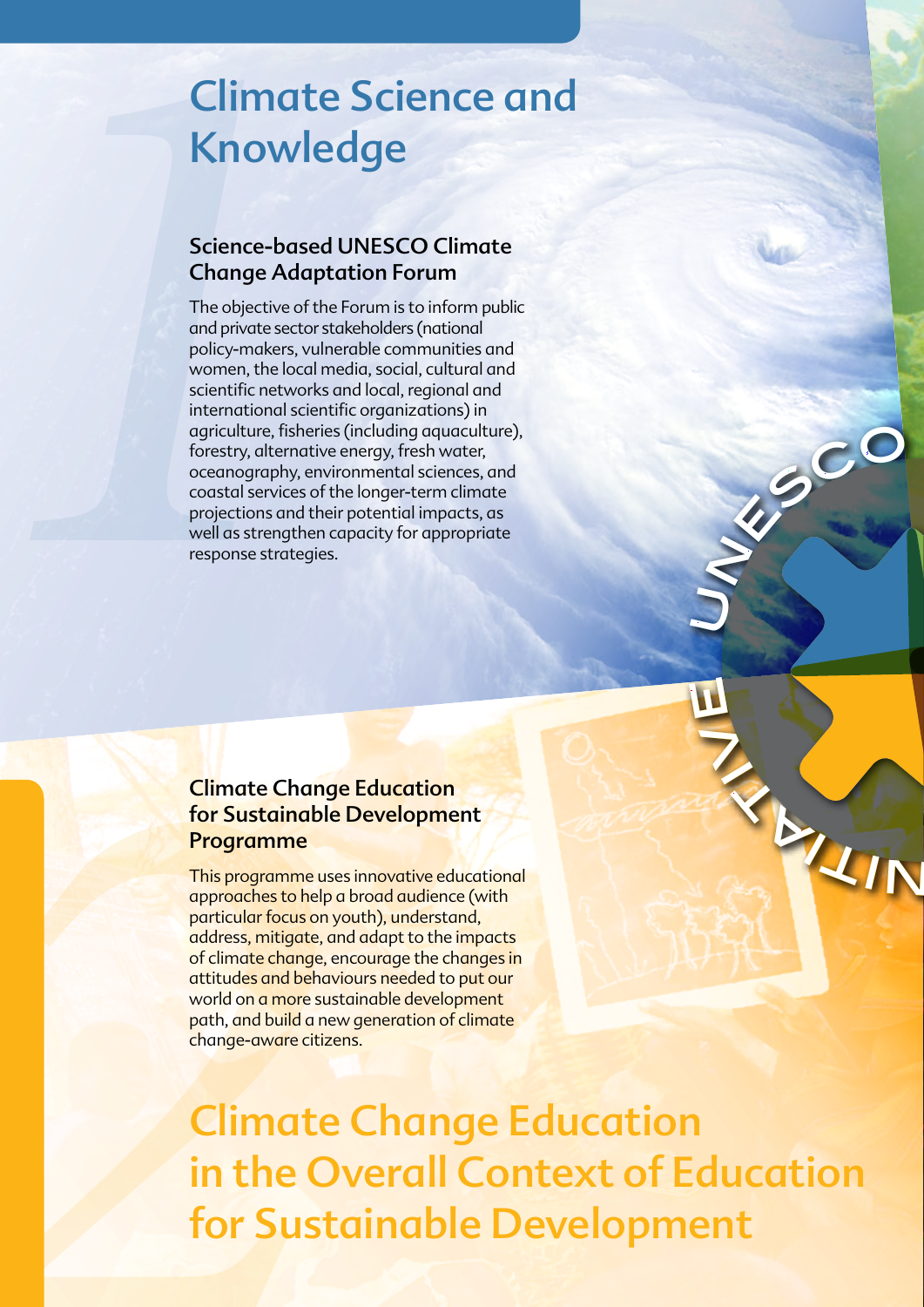# Climate Change, Cultural and Biological Diversity, and Cultural Heritage

CLIA<sub>N</sub>

 $\overline{\Omega}$ 

**HANG** 

i<br>II a

### Global Climate Change Field Observatory of UNESCO Sites

**Cultural**<br> **3***ity, and<br>
Heritage<br>
declares and<br>
declares and<br>
this observatory is to<br>
this observatory is to<br>
deflecting Sites and<br>
standing the impacts<br>
standing the impacts<br>
es, the world's natural<br>
age, and the possib* The objective of this Observatory is to use UNESCO World Heritage Sites and biosphere reserves as priority reference sites for understanding the impacts of climate change on human societies and cultural diversity, biodiversity and ecosystems services, the world's natural and cultural heritage, and the possible adaptation and mitigation strategies, such as in relation to REDD+.

### Research Programme on the Social, Human, Ethical and Gender Dimensions of Climate Change

France of the hical and Gender<br> *A* Climate Change<br> *A* Climate Change<br> *A Climate Change*<br> *A System men focus on the htation of appropriate<br>
<i>A Syshere management*<br> *A* Mangelender and *A* Change.<br> **A Human**<br> **PENSIONS** Based on environmental ethics, social and human sciences, this policy-relevant, action-oriented programme focus on the design and implementation of appropriate climate change adaptation actions related to energy, water and biosphere management benefiting the most vulnerable. It also seeks to improve the understanding of gender equality issues related to climate change.

Climate Change, Ethics, Social and Human Sciences Dimensions